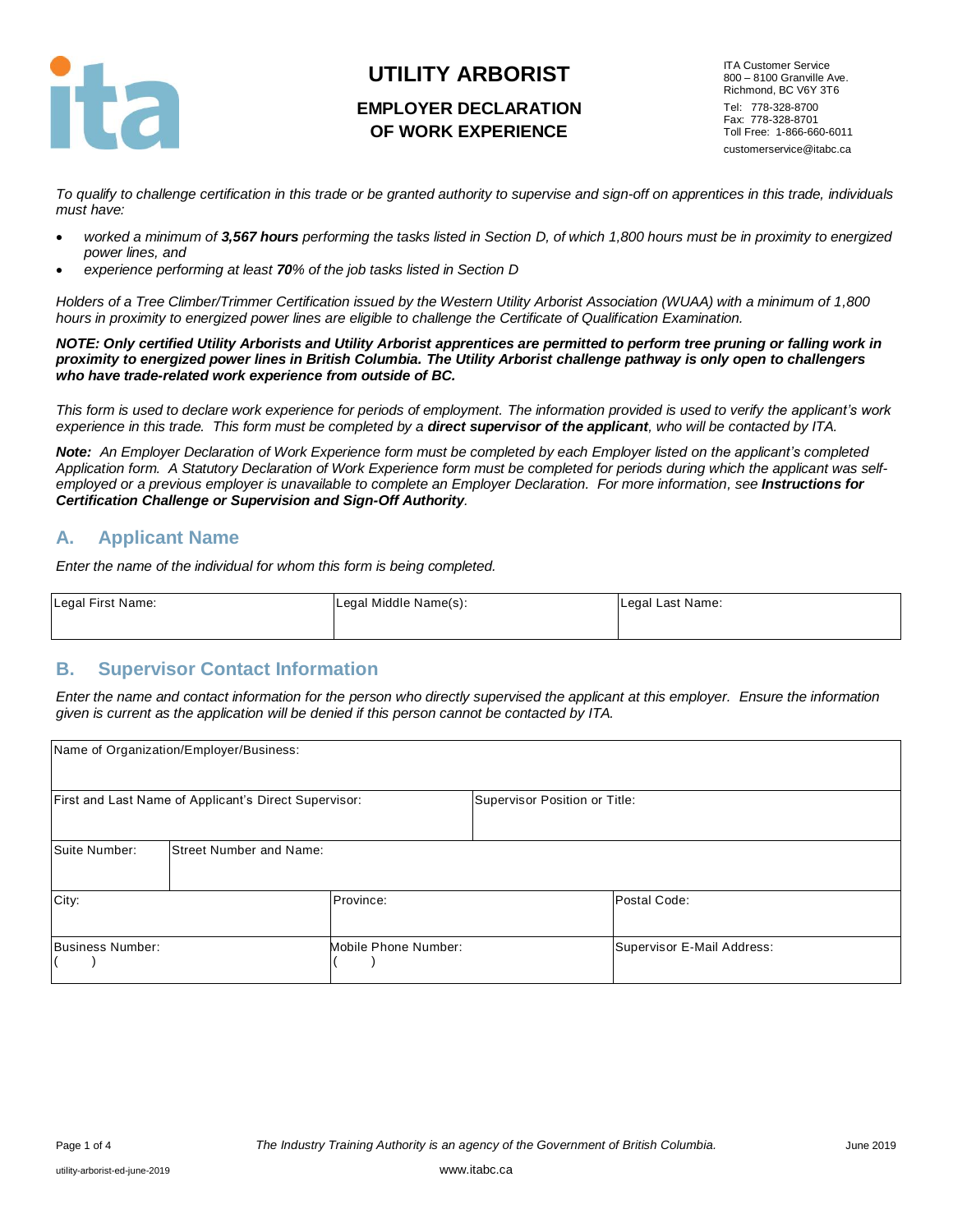

## **UTILITY ARBORIST**

### **EMPLOYER DECLARATION OF WORK EXPERIENCE**

ITA Customer Service 800 – 8100 Granville Ave. Richmond, BC V6Y 3T6 Tel: 778-328-8700 Fax: 778-328-8701 Toll Free: 1-866-660-6011 customerservice@itabc.ca

### **C. Employment Information of Applicant**

|                         | Dates of Applicant's Employment (MM/DD/YYYY): | Total Number Hours of Utility Arborist Experience Accumulated in that<br>Period: |
|-------------------------|-----------------------------------------------|----------------------------------------------------------------------------------|
| From:                   | To:                                           |                                                                                  |
| Job Title of Applicant: |                                               |                                                                                  |

### **D. Supervisor Declaration of Job Task Performance**

*By checking "Yes" or "No" in the Declaration Response column, indicate whether or not you, as the direct supervisor of the applicant, have personally witnessed the applicant performing the job tasks listed. Cross out any job tasks you did not see the applicant perform.*

| <b>Job Tasks</b>                                                                                                                                                                                                                                                                                                                                                                                  | <b>Declaration</b><br><b>Response</b> |                     |
|---------------------------------------------------------------------------------------------------------------------------------------------------------------------------------------------------------------------------------------------------------------------------------------------------------------------------------------------------------------------------------------------------|---------------------------------------|---------------------|
| <b>Regulations and Other Occupational Skills</b>                                                                                                                                                                                                                                                                                                                                                  |                                       |                     |
| Includes: Identified and applied relevant legislation and regulations to the worksite. Complied with the<br>Utility's OH&S standards and Practices. Demonstrated preventive measures for Musculoskeletal Injury<br>(MSI) and Repetitive Strain Injury (RSI). Identified worksite hazards and implemented safe work plan.<br>Demonstrated workplace leadership and effective communication skills. | Yes:<br>No:                           | □<br>П              |
| <b>Power Equipment</b>                                                                                                                                                                                                                                                                                                                                                                            |                                       |                     |
| Includes: Demonstrated knowledge of critical components of an aerial lift truck and maintenance<br>requirements for aerial lift with dump box and chipper. Demonstrated safe dump box operations.<br>Demonstrated safe, basic aerial lift techniques/practices, and setup near live lines. Demonstrated safe<br>chipper use.                                                                      | Yes:<br>No:                           | П<br>П              |
| <b>Hand and Small Power Tools</b>                                                                                                                                                                                                                                                                                                                                                                 |                                       |                     |
| Includes: Used and maintained hand tools. Operated a variety of small power tools. Used and inspected<br>ladders.                                                                                                                                                                                                                                                                                 | Yes:<br>No:                           | $\mathbb{R}^n$<br>П |
| <b>Tree Work and Management</b>                                                                                                                                                                                                                                                                                                                                                                   |                                       |                     |
| Includes: Identified common trees in British Columbia. Described basic tree biology and its importance to<br>good arboriculture practices. Pruned trees to appropriate industry standards. Identified common stem, root<br>and crown, and pest/diseases in British Columbia. Assessed trees onsite.                                                                                               | Yes:<br>No:                           | □<br>П              |
| <b>Falling and Bucking</b>                                                                                                                                                                                                                                                                                                                                                                        |                                       |                     |
| Includes: Demonstrated safe chain saw use. Described, demonstrated and practiced the process of falling.<br>Managed falling hazards. Recognized hazardous weather conditions. Recognized dangerous falling<br>practices. Identified special falling techniques. Planned for limbing and bucking.                                                                                                  | Yes:<br>No:                           | □<br>$\Box$         |

*Enter the Supervisor and Applicant names from Page 1 on every page of this form*

| Supervisor First and Last Name: | Applicant First and Last Name: |
|---------------------------------|--------------------------------|
|                                 |                                |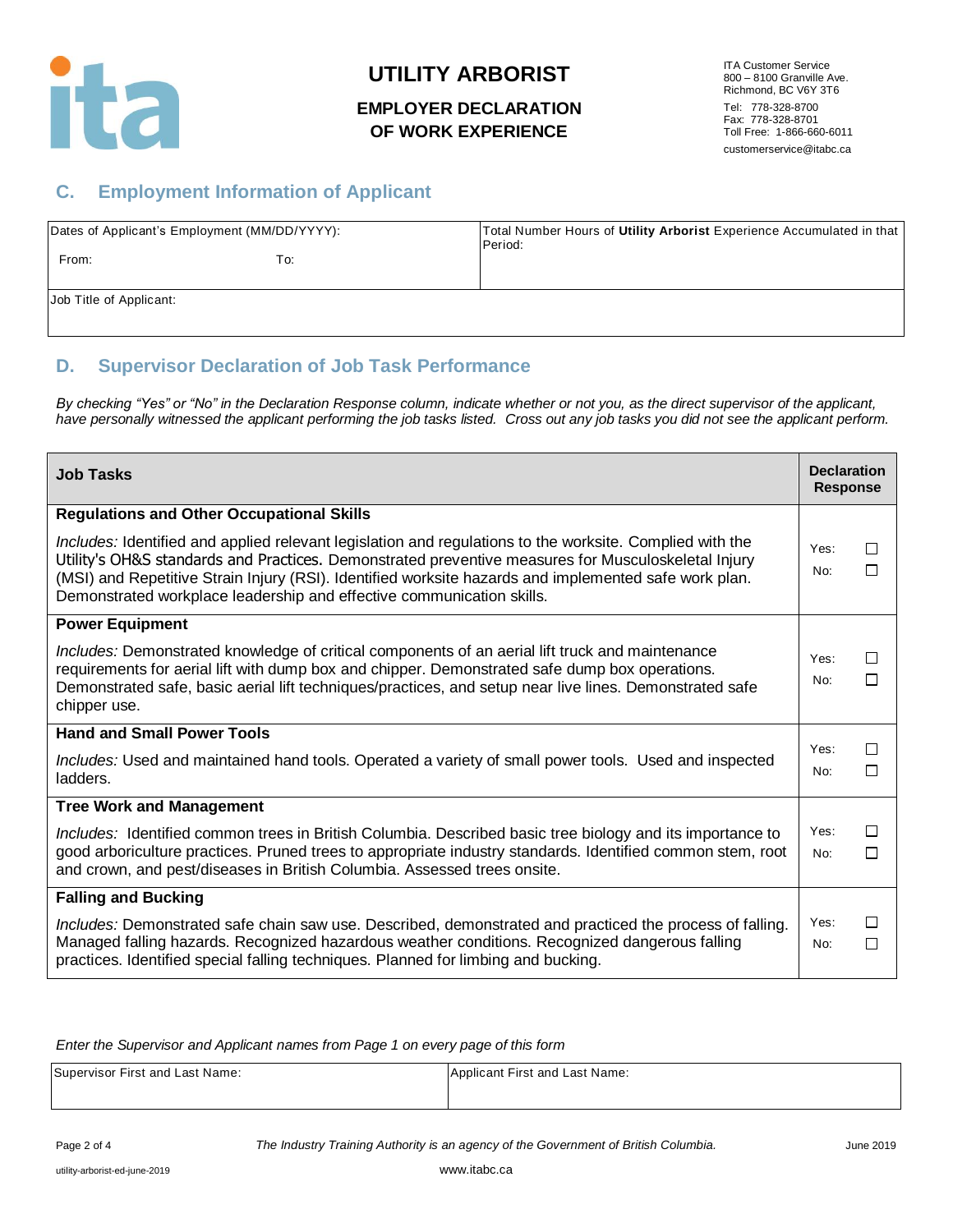

# **UTILITY ARBORIST**

### **EMPLOYER DECLARATION OF WORK EXPERIENCE**

ITA Customer Service 800 – 8100 Granville Ave. Richmond, BC V6Y 3T6 Tel: 778-328-8700 Fax: 778-328-8701 Toll Free: 1-866-660-6011 customerservice@itabc.ca

| <b>Job Tasks</b>                                                                                                                                                                                                                                                                                                                                                                                                                                                                                                                                                                                                                                                                                                             | <b>Declaration</b><br><b>Response</b> |        |
|------------------------------------------------------------------------------------------------------------------------------------------------------------------------------------------------------------------------------------------------------------------------------------------------------------------------------------------------------------------------------------------------------------------------------------------------------------------------------------------------------------------------------------------------------------------------------------------------------------------------------------------------------------------------------------------------------------------------------|---------------------------------------|--------|
| <b>Rigging</b>                                                                                                                                                                                                                                                                                                                                                                                                                                                                                                                                                                                                                                                                                                               |                                       |        |
| Includes: Demonstrated rigging concepts including selection and use of ropes. Selected and used knots,<br>hitches, slings, and hardware in rigging. Selected and used appropriate rigging techniques. Performed<br>cuts for various situations.                                                                                                                                                                                                                                                                                                                                                                                                                                                                              | Yes:<br>No:                           | П<br>П |
| Climbing                                                                                                                                                                                                                                                                                                                                                                                                                                                                                                                                                                                                                                                                                                                     |                                       |        |
| Includes: Selected and inspected basic climbing gear. Conducted pre-climb assessments. Climbed using<br>various techniques. Conducted post-climb job and gear inspection.                                                                                                                                                                                                                                                                                                                                                                                                                                                                                                                                                    | Yes:<br>No:                           | □<br>□ |
| <b>Emergency Response</b>                                                                                                                                                                                                                                                                                                                                                                                                                                                                                                                                                                                                                                                                                                    |                                       |        |
| Includes: Demonstrated knowledge of First Aid certification requirements, precautions and procedures to<br>prevent and supress fires, and implementation of spill response. Performed aerial bucket rescue.<br>Performed aerial tree rescue.                                                                                                                                                                                                                                                                                                                                                                                                                                                                                 | Yes:<br>No:                           | □<br>П |
| <b>Job Planning and Risk Assessment</b>                                                                                                                                                                                                                                                                                                                                                                                                                                                                                                                                                                                                                                                                                      |                                       |        |
| Includes: Conducted site inspections. Developed and communicated safe job plan. Conducted pre-job<br>preparation. Ensured regulatory compliance.                                                                                                                                                                                                                                                                                                                                                                                                                                                                                                                                                                             | Yes:<br>No:                           | □<br>П |
| <b>Powerline Awareness (This task is mandatory)</b>                                                                                                                                                                                                                                                                                                                                                                                                                                                                                                                                                                                                                                                                          |                                       |        |
| Includes: Completed a minimum of 1,800 hours of the work-based training in <i>proximity</i> to energized power<br>lines. (Proximity is defined as a distance of three meters or less from a primary conductor with a voltage of<br>750 volts or greater.) Applied OH&S regulations Part 19. Demonstrated knowledge of basic principles of<br>electricity, associated terms, and basic powerline systems. Identified utility overhead structures and<br>components. Identified sources of electrical hazards. Demonstrated knowledge of the methods of electrical<br>hazards abatement and the requirements for limits to approach. Demonstrated knowledge of the<br>methodology for obtaining appropriate system protection. | Yes:<br>No:                           | П<br>П |

*Enter the Supervisor and Applicant names from Page 1 on every page of this form*

| Supervisor First and Last Name: | Applicant First and Last Name: |
|---------------------------------|--------------------------------|
|                                 |                                |